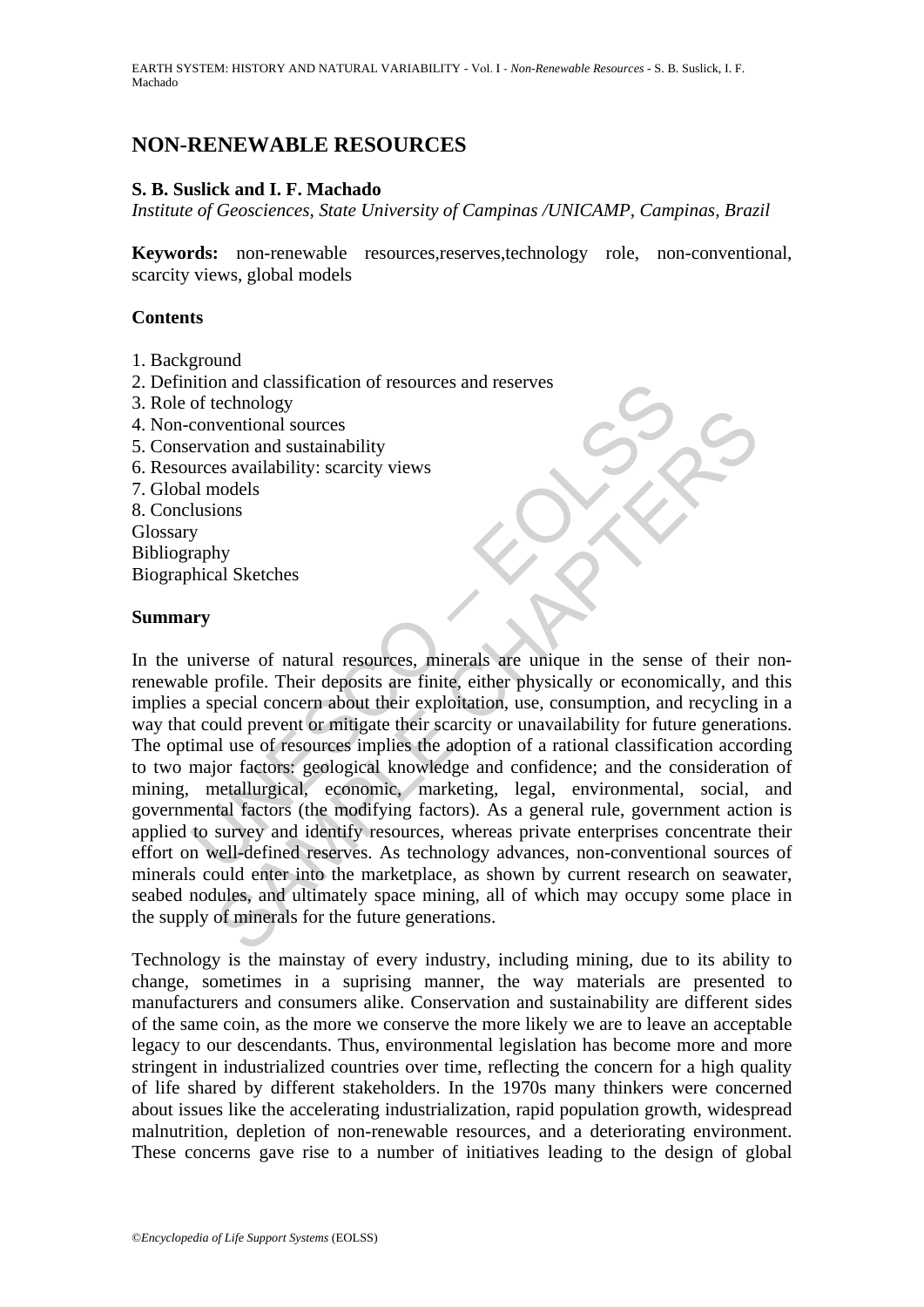models. The "Club of Rome" was one of the most famous and had profound effects on planning efforts and macroeconomic studies developed by a host of nations. It caused some panic in some circles, disturbed by the idea of diminishing stocks of raw materials and energy sources that could menace the Western lifestyle. Nevertheless, the need to maintain research groups oriented to the design of global models was paramount and continues until our times. Currently, new frontiers attract the attention of leading mining companies, varying from rainforest tropical environments (South America, Southeast Asia) to ice-covered regions (Northern Canada, Siberia, Greenland, Antarctica). At the same time, as technological innovations develop every year, many mines extend their life-cycle or new deposits become feasible, in such a manner that the phantom of world scarcity is always disappearing.

## **1. Background**

**ground**<br>
resources are undoubtedly the backbone of our civilization. In<br>
re to all the living and nonliving endowment of the earth, but tr<br>
s the term to naturally occurring resources and systems that<br>
, or could be under Natural resources are undoubtedly the backbone of our civilization. In a broad sense, they refer to all the living and nonliving endowment of the earth, but traditional usage confines the term to naturally occurring resources and systems that are useful to humans, or could be under ordinary technological, economic, social, and legal circumstances. The major classes of natural resources are:

- **agricultural land**
- **fi** forest land and its multiple products and services
- natural land areas preserved for aesthetic recreational, or scientific purposes
- $\blacksquare$  the fresh and salt water fisheries
- mineral resources that include the mineral fuels and non-fuels
- the renewable non-mineral energy sources of solar, tidal, wind, and geothermal systems
- vater resources
- the waste-assimilative capacities of all parts of the environment.

Sources are undoubtedly the backbone of our civilization. In a broad sources are undoubtedly the backbone of our civilization. In a broad so<br>to all the living and nonliving endowment of the earth, but traditional under<br>the Some natural resource stocks are renewable by natural or artificial processes while others are non-renewable – an often-used dichotomy in classifying resources. As renewable, one may cite solar, wind, and tidal energy and farmland, forest, fisheries, air, and surface water. In contrast, mineral ores and fossil fuels exemplify the nonrenewables. Although geological processes may be capable of generating new stocks for a given resource along time (geologic time), the human time scale does not allow coping with such "renewability".

It is conceded that renewability often depends on appropriate non-destructive methods of management, as with farmlands, fisheries, and waste disposal, since some changes in natural resource systems are irreversible. In the assessment of natural resource stocks, it is important that interactions with other systems and potentially irreversible changes be taken into account. For instance, when coal is strip-mined, flows of groundwater may be interrupted and streams and wells may permanently go dry. Acid from sulphur exposed to rain and air may foul water supplies and kill plants and fish. Thus natural resources must be looked on as parts of larger systems.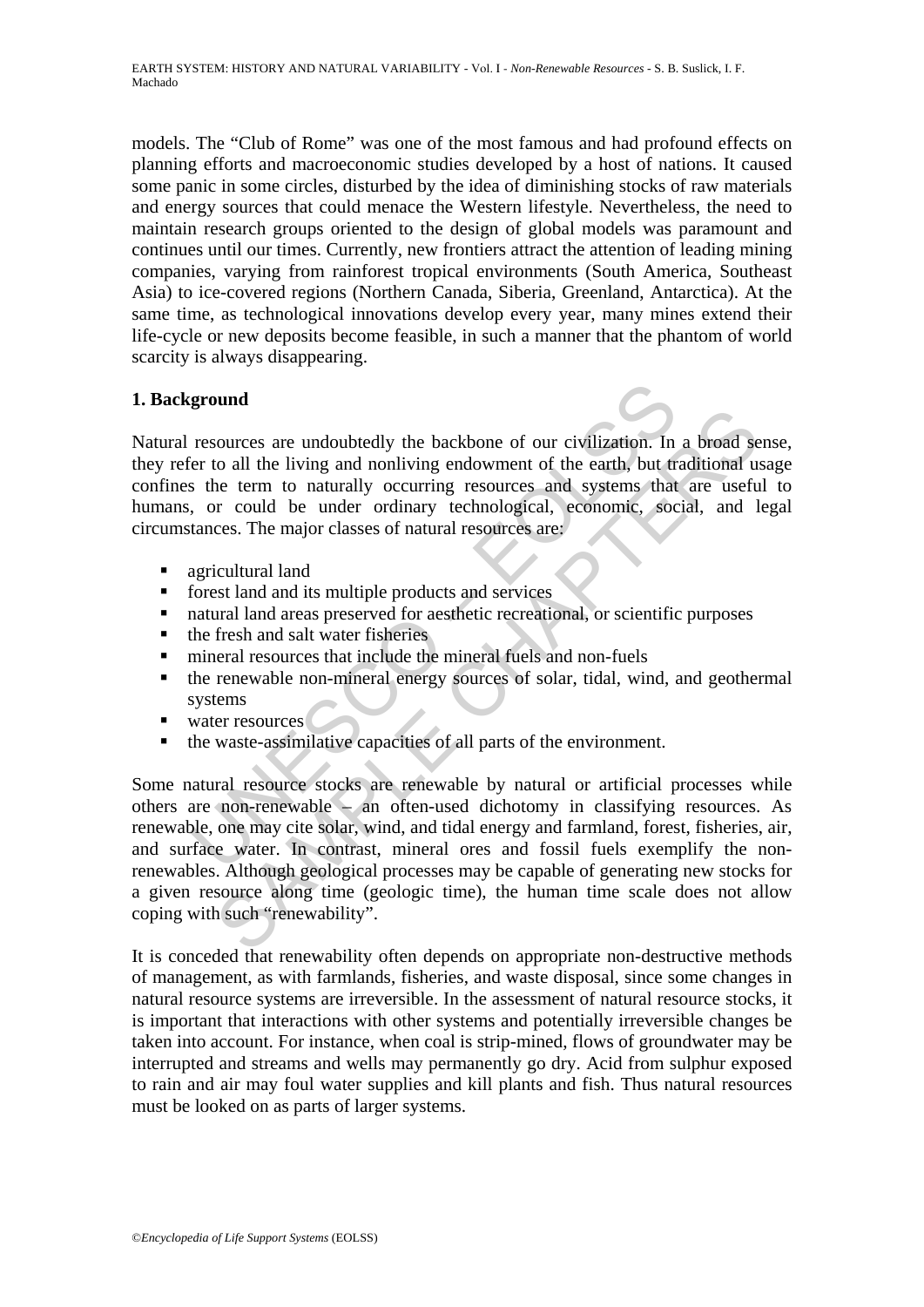One of the most sensitive questions posed by the world's natural resource context is "How long and under what conditions can human life continue on earth with finite stocks of *in situ* resources, renewable but destructible resource populations, and limited environmental systems? Some facts are quite clear: first, that some currently vital resource stocks (such as mineral fuels) are finite; that rates of consumption of these stocks have accelerated in recent decades far beyond all historical rates; that some major renewable resource systems (e.g., marine fisheries, and some groundwater systems) are being destroyed; and that environmental capacities are being seriously exceeded. To be more specific about this question, when use of a resource grows at 5 percent per year, the rate of use will double in fourteen years. Second, if currently known reserves are 100 times current annual use, such reserves will be exhausted in thirty-six years. Third, even if a huge discovery doubled reserves to 200 times current use, the reserves would last for only forty-eight years.

A second major issue refers to the location of known reserves. World petroleum reserves are huge and more is being discovered each year, but those reserves are not located in the major consuming countries of the western hemisphere. The same is true of bauxite, iron ore, chromium, tin, and natural gas. In the past this had strong geopolitical implications for the vulnerability shown by consuming countries *vis-à-vis* developing countries eager to increase their export earnings. Tense relations between consuming and producing countries prevailing in the past were fortunately replaced by peaceful agreements or contracts signed in present times.

a mige unscovery doubled reserves to 200 times curient use, the<br>only forty-eight years.<br>
and major issue refers to the location of known reserves. We<br>
are huge and more is being discovered each year, but those re<br>
in the m major issue refers to the location of known reserves. World petrol<br>major issue refers to the location of known reserves. World petrol<br>the major consuming countries of the western hemisphere. The same is<br>in the major consum A third issue is the historical "shift away from renewable resources" toward dependence on nonrenewable resources. Some authors interpret the British industrial revolution as the substitution of mineral for vegetable or animal substances. For instance, coal became important when charcoal supplies became increasingly costly, both in terms of distance of forests and in terms of undesirable environmental effects. Another example: in the United States, agriculture has shifted from animal power to petroleum-driven machines, from natural fertilizers to those synthesized from natural gas. To some extent, in the 1980s the use of alternative energy sources, for example biomass and alcohol, meant a reversion of this shift. Would this trend be desirable now?

A fourth issue is the contemporary evaluation of "the wisdom of past patterns of resource utilization". Undoubtedly, there are numerous examples of unwise, shortsighted, predatory exploitation of natural resource systems coupled with their related social systems. The exploitation of coal in Appalachia is quoted as a typical example, even accepting that factors other than coal itself were present, such as monopolistic exploitation, political corruption, and unanticipated technological change. Similarly, were the rich iron ores of the Mesabi Range or of the Iron Ore Quadrangle used up too fast? Was the process of plowing, planting, and abandoning the plains lands shortsighted and unwise? Although many environmentalists and historians condemned those practices, they are not so simple to judge.

A fifth issue closely related to the former is whether or not we have correctly understood "the role and importance of natural resources and environmental services" as factors in our past economic growth. Apparently, too many analysts have placed a great emphasis on the growth of technology and improvement of human capital, as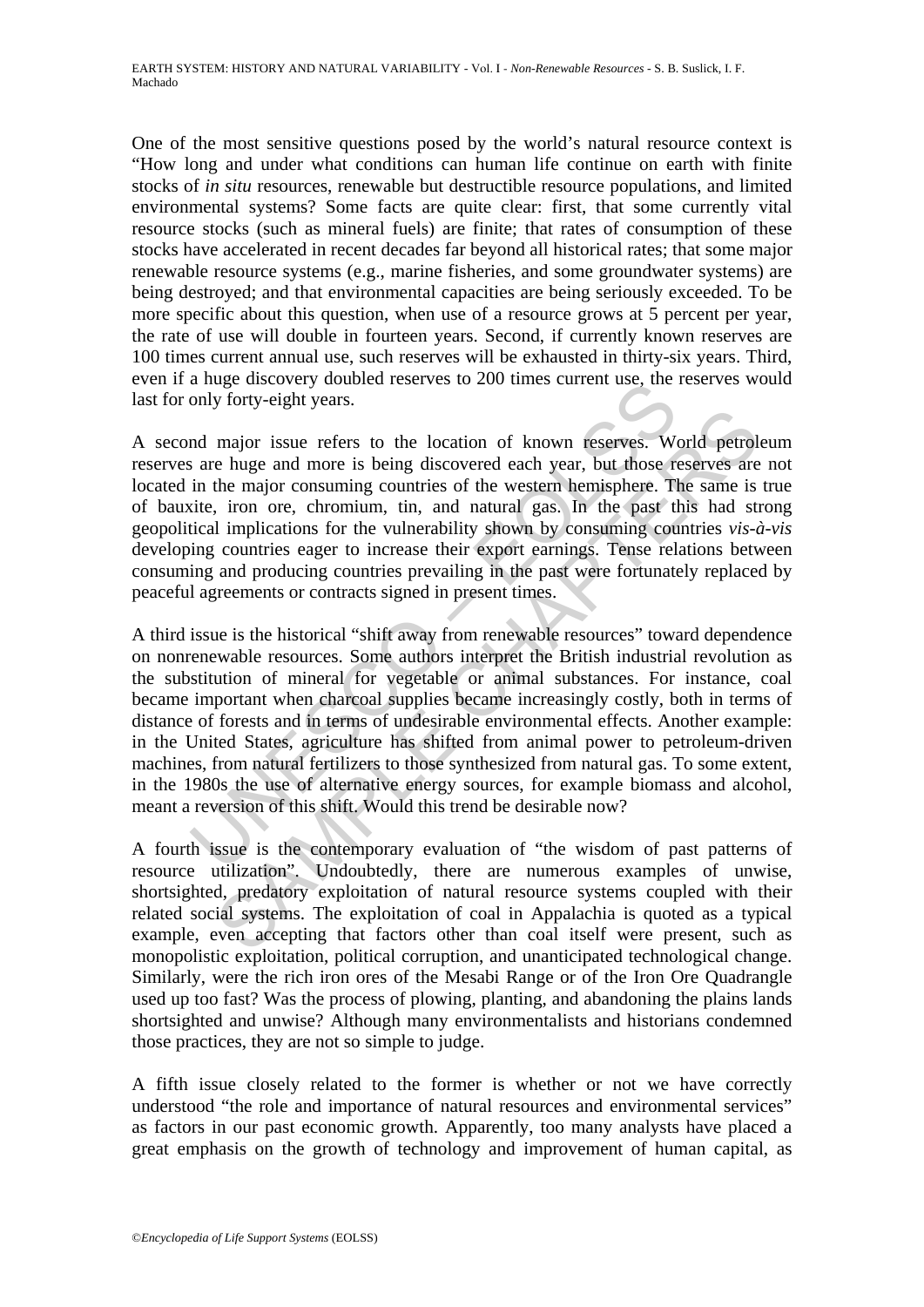compared with the role of raw material inputs and also the increasing use of the environment for waste disposal. It is possible that these inputs were more important than recognized and, more importantly, they may not be freely available for future generations.

The stores of minerals but the energy requirements for recover<br>ole stores of minerals but the energy requirements for recover<br>prohibitive. One question arises: Will energy requirements for recover<br>prohibitive. One question A sixth issue is the growing dependence on "increasingly low quality reserves" of natural resources. In other words, the grades of all metallic ores currently in use are far below those exploited in the past. For many resource stocks, one finds a continuous spectrum of quality versus quantity, implying greater reserves at the cost of exploiting poorer ores. Copper ores are a famous example, as in North America ores containing 0.3 percent copper or less are currently being mined, implying the need to move, process, and dispose of 333 tons of ore to get 1 ton of metal. It is known that seawater contains incredible stores of minerals, but the energy requirements for recovery are, in most cases, prohibitive. One question arises: Will energy availability permit the exploitation of these resources or must we forget them as usable reserves? Since the 1970s this question has been partially solved by the increasing supply of resources originated from developing countries showing richer grades than their counterparts in the industrialized world. In the case of copper, for instance, only in Chile are there are more than six large mines averaging at least 1.3 percent copper. For other ores and minerals, the shift to the developing countries meant that inferior reserves remained a problem just for developed countries, not necessarily meaning a worldwide scarcity.

A seventh issue, closely related to the previous two, is the evolution of limiting global environmental conditions. It is conceded that the most widely discussed item is the buildup of carbon dioxide in the upper atmosphere, mainly as a result of fossil fuel combustion, and deforestation.



Source: USGS, 1998. USGS Mineral Resources Program. A National Perspective. USGS Fact Sheet FS-008-98.

Figure 1. Mineral issues and basic human needs

This has to do with global changes, affecting the Earth's temperature and climate ('greenhouse effect'). Other examples are found in the increasing pollution of oceans,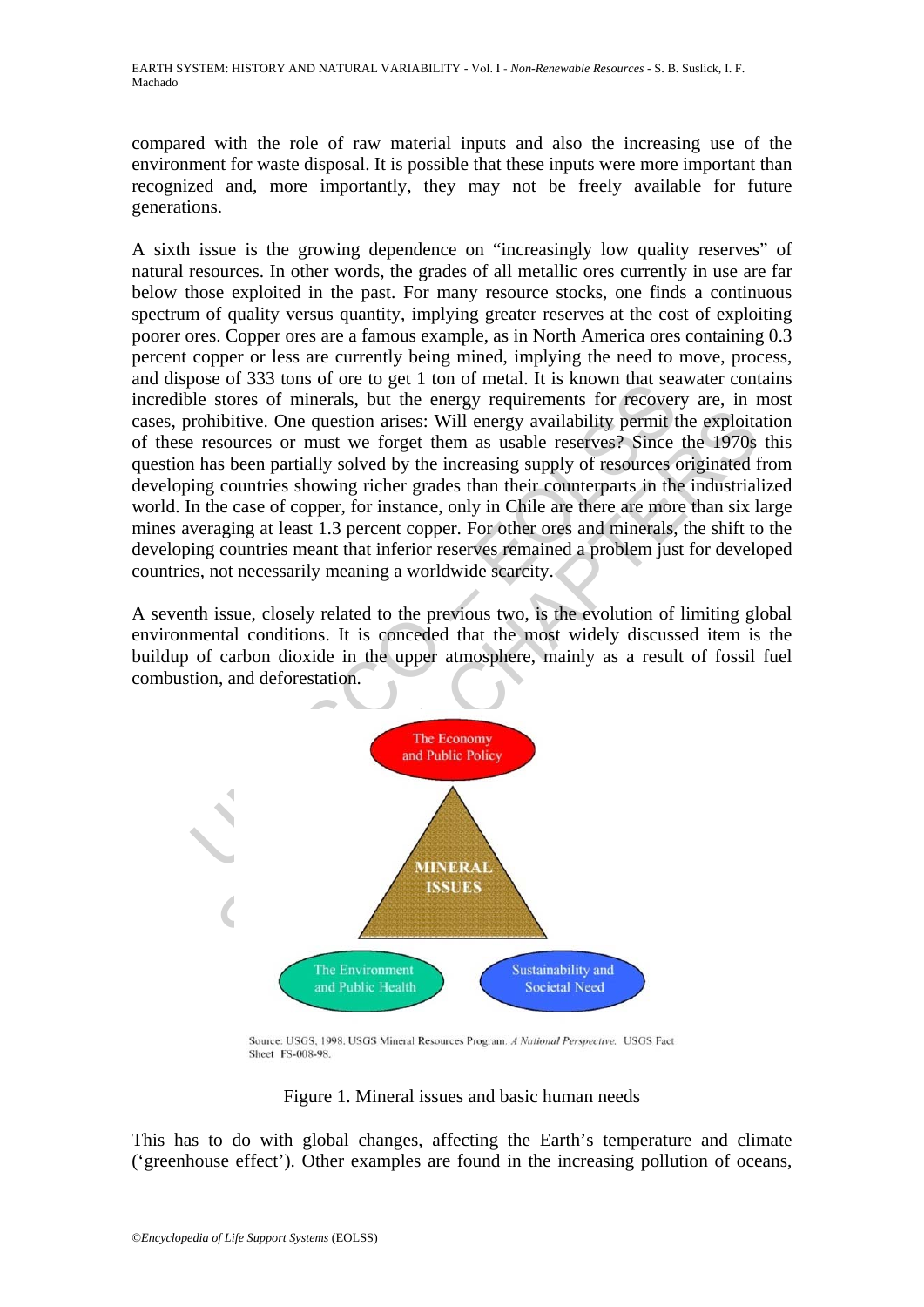crucial as carbon dioxide sinks and oxygen sources, and in the buildup of persistent toxins in the soils.

An eighth issue is the role to be given to "market processes in determining how resources will be managed over time". Of course, markets have historically played an important role in determining exploration activity and rates of use. In addition, it has been convincingly demonstrated that changing relative prices has largely introduced technological innovation. Yet most countries, including the United States, have shown a great ambivalence, professing the virtues of free enterprise while, through price controls and bureaucratic regulation, refusing to let the pure market work. The concern with market processes has grown with the end of the planned economies, in 1989, as the former socialist countries move some of them gradually, others faster to a market economy system. Anyway, can market processes work in a socially responsible way in the natural resources area? What will be the role of State? More recently, privatization programs all over the world have brought the redesign of the role of State, which tends to remain solely as the entity responsible for the formulation of policies at a high level, and also as the regulating and coordinating actor.

#### **2. Definition and classification of resources and reserves**

socialist counties into method in a method in a socially respect to the system. Anyway, can market processes work in a socially respaint as over star and resources area? What will be the role of State? More recentl as all resources area? What will be the role of State? More recently, privatizall over the world have brought the role of State? More recently, privatizall over the world have brought the redesign of the role of State, which tool The distinction between resources and reserves is not limited to geologic and mining aspects, but it extends into some political and economical implications. As a sizeable number of mining and petroleum companies use to be public-owned, maintaining stocks traded in stock exchanges around the world, the need was detected to obtain reliable reports from those companies by investors, funding agencies, government, and other stakeholders. Therefore, government authorities and regulators have decided that these reports should be presented under principles of transparency, materiality, and competence. This policy would protect investors from biased or incomplete information about company assets. This concern was originally raised in Australia, back in 1989, and was later shared by several other countries. That explains why the US Securities and Exchange Commission now regulates the reporting of exploration information, resources, and reserves, by entities subject to the filing and reporting requirements. Decisions as to when and what information should be publicly reported are the sole responsibility of the entity owning the information, and are subject to US SEC rules and regulations. These rules and regulations vary from time to time, and at any given time may not be consistent with the content of the proper guide.

Geologists, mining and petroleum engineers, and other professionals operating in the mineral field to describe and classify mineral resources, including energy materials, have used various terms. The US Geological Survey, for example, collects information about the quantity and quality of all mineral resources, in its own territory and abroad. Long-term public and private planning must be based on the probability of discovering new deposits, on developing economic extraction processes for currently unworkable deposits, and on knowing which resources are immediately available. This means that resources must be continuously reassessed in the light of new geologic knowledge, of progress in science and technology, and of shifts in economic and political conditions.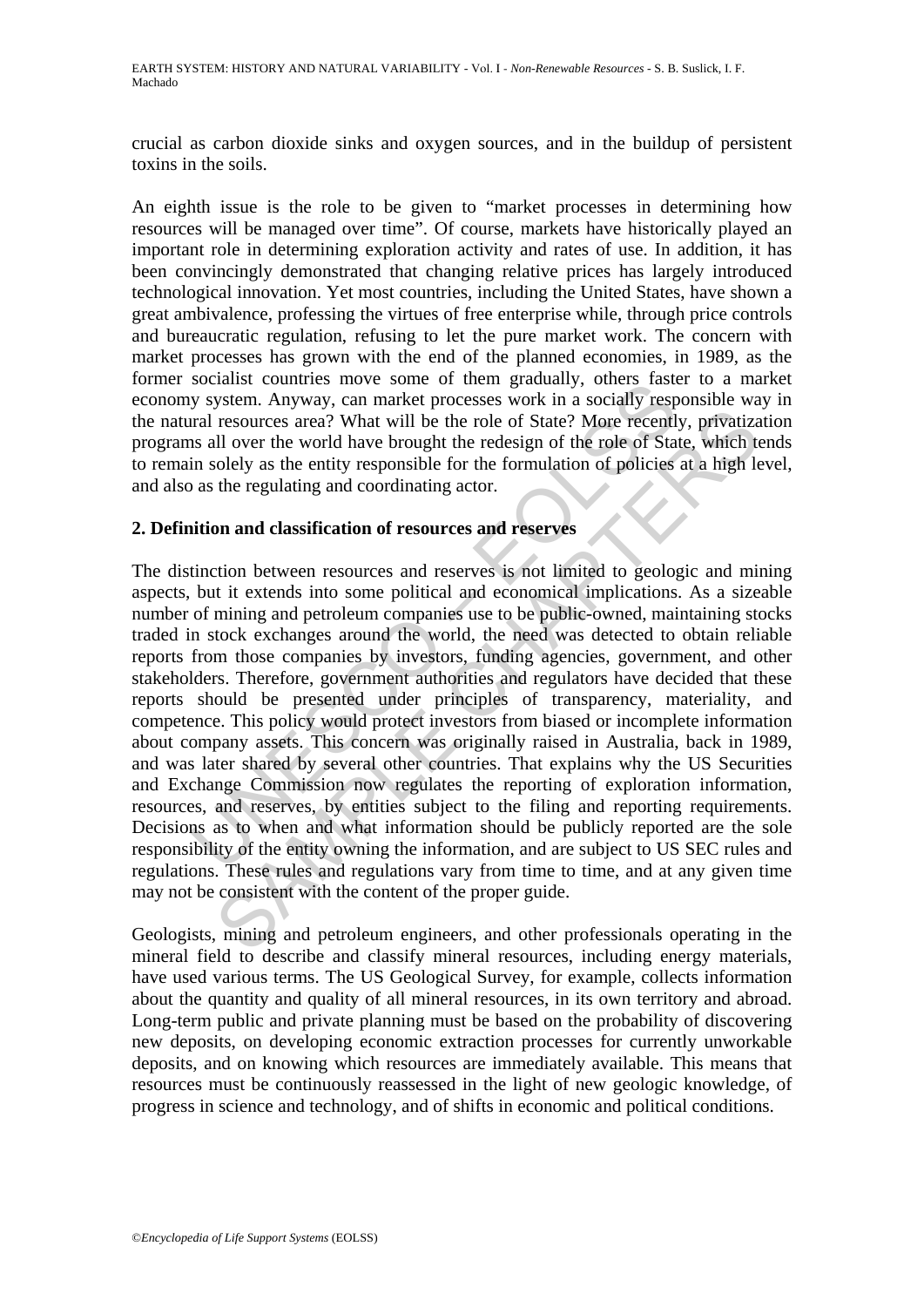Despite general agreement on reserve definitions by mining and petroleum professionals working in industry and finance, geologists, engineers and economists working in academia and government resisted attempts to develop definitions of universal applicability, arguing that the needs of commerce are different than those of resource availability estimates and national planners. In spite of the need for a standardization of definitions and concepts, differences in definitions continue to cloud the absolute meaning of resources and reserve definitions published by technical societies and regulatory bodies.

## *Resources*

Solution of resource is a concernation of radiative costs and content<br>or gaseous material in or on the earth's crust in such form an<br>ic extraction of a commodity from the concentration is currently.<br>To start with, mineral extraction of a commodity from the concentration is currently or potent<br>o start with, mineral resources are classified into two broad catego<br>nd undiscovered resources. This feature is unique to the mineral kingdom<br>cical re The USGS definition of "Resource*"* is a concentration of naturally occurring solid, liquid, or gaseous material in or on the earth's crust in such form and amount that economic extraction of a commodity from the concentration is currently or potentially feasible. To start with, mineral resources are classified into two broad categories: identified and undiscovered resources. This feature is unique to the mineral kingdom as for biological resources there is no meaning about "undiscovered resources" for technical reasons. "Identified Resources" are those resources whose location, grade, quality, and quantity are known or estimated from specific geologic evidence. They include economic, marginally economic, and sub-economic components. "Undiscovered Resources" are resources, the existence of which are only postulated, comprising deposits that are separate from identified resources. Undiscovered resources may be postulated in deposits of such grade and physical location as to render them economic, marginally economic, or sub-economic. To reflect varying degrees of geologic certainty, undiscovered resources are divided into two parts: hypothetical and speculative resources. Hypothetical resources are undiscovered resources that are similar to known mineral bodies and that may be reasonably expected to exist in the same producing district or region under analogous geologic conditions. If exploration confirms their existence and reveals enough information about their quality, grade, and quantity, they will be reclassified as identified resources. Speculative resources are undiscovered resources that may occur either in known types of deposits in favorable geologic settings where mineral discoveries have not been made, or in types of deposits as yet unrecognized for their economic potential. If exploration confirms their existence and reveals enough information about their quantity, grade, and quality, they will be reclassified as identified resources. (see Figure 2)

Mineral resources are sub-divided, in order of increasing geological confidence, into Inferred, Indicated and Measured categories. Portions of a deposit that do not have reasonable prospects for eventual economic extraction must not be included in a Mineral Resource. If follows that the term "Mineral Resource*"* covers deposits which have been identified and estimated through exploration and sampling and from which Mineral Reserves may be defined by the consideration and application of technical, economic, legal, environmental, social and governmental factors.

An "Inferred Mineral Resource*"* is that part of a mineral resource for which tonnage, volume, grade, and mineral content can be estimated with a low level of confidence. It is inferred from geological evidence and assumed but has not a verified geological and/or grade continuity. It is based on information gathered through appropriate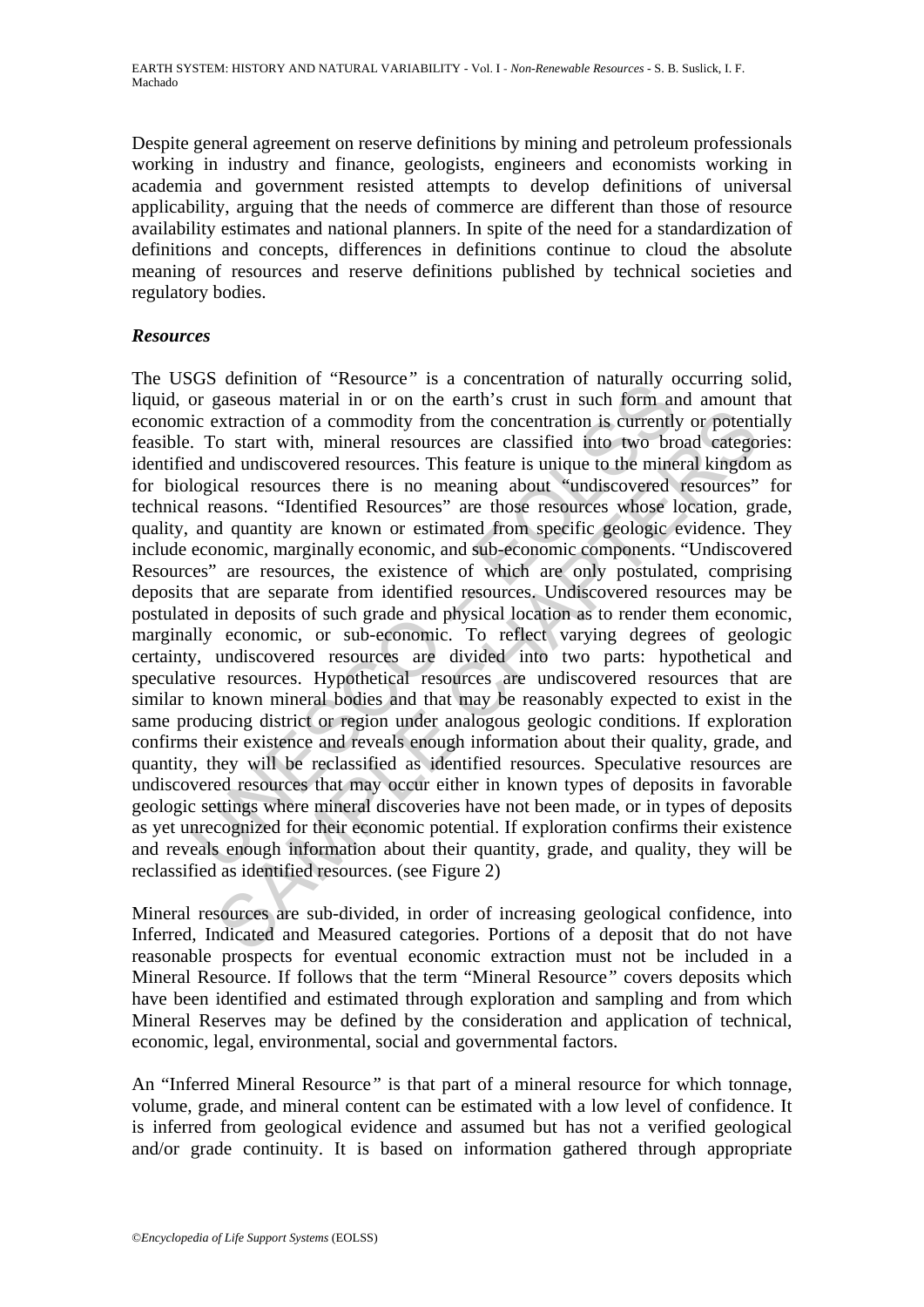techniques from locations such as outcrops, trenches, pits, workings and drill holes which is limited or of uncertain quality and/or reliability. An Inferred Mineral Resource has a lower level of confidence than that applying to an indicated mineral resource.

An "Indicated Mineral Resource*"* is that part of a mineral resource for which tonnage, volume, densities, shape, physical characteristics, grade, and mineral content can be estimated with a reasonable level of confidence. It is based on exploration, sampling and testing information gathered through appropriate techniques from locations such as outcrops, trenches, pits, workings, and drill holes. The locations are too widely or inappropriately spaced to confirm geological continuity and/or grade continuity but are spaced closely enough for continuity to be assumed. An indicated mineral resource has a lower level of confidence than that applying to a measured mineral resource, but has a higher level of confidence than that applying to an Inferred Mineral Resource



### Figure 2. General relationship between exploration information, mineral resources, and mineral reserves

## *Reserves*

A "Mineral Reserve*"* is the economically mineable part of a measured or indicated mineral resource. It includes diluting materials and allowances for losses, which may occur when the material is mined. Appropriate assessments, which may include feasibility studies, have been carried out and include consideration of and modification by realistically assumed mining, metallurgical, economic, marketing, legal,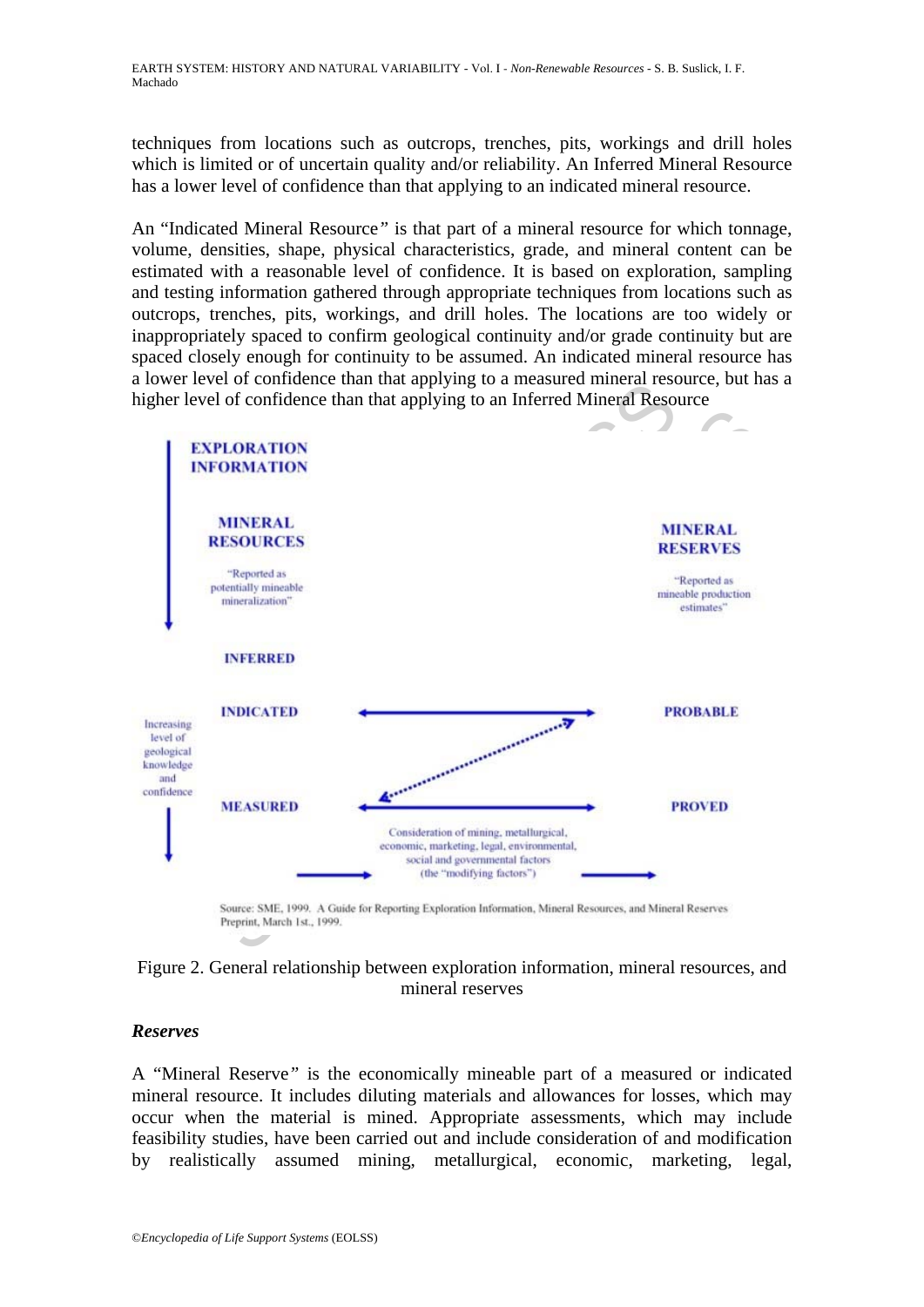environmental, social and governmental factors. These assessments demonstrate at the time of reporting that extraction is reasonably justified. Mineral reserves are sub-divided in order of increasing confidence into "Probable Mineral Reserves" and "Proved Mineral Reserves."

A "Probable Mineral Reserve*"* is the economically mineable part of an indicated and, in some circumstances, Measured Mineral Resource. It includes diluting materials and allowances for losses that may occur when the material is mined. Appropriate assessments, which may include feasibility studies, have been carried out and include consideration of and modification by realistically assumed mining, metallurgical, economic, marketing, legal, environmental, social and governmental factors. These assessments demonstrate at the time of reporting that extraction is reasonably justified. A Probable Mineral Reserve has a lower level of confidence than a Proved Mineral Reserve.

The metallical Reserve has a lower level of confidence than a Franchinezon.<br>
And Mineral Reserve has a lower level of confidence than a F<br>
And Mineral Reserve has a lower level of confidence than a F<br>  $\alpha$ .<br>
Level Mineral Mineral Reserve" is the economically mineable part of a Measured Mir<br>It includes diluting materials and allowances for losses, which may o<br>material is mined. Appropriate assessments, which may include feasib<br>we been carrie A "Proved Mineral Reserve*"* is the economically mineable part of a Measured Mineral Resource. It includes diluting materials and allowances for losses, which may occur when the material is mined. Appropriate assessments, which may include feasibility studies, have been carried out and include consideration of and modification by realistically assumed mining, metallurgical, economic, marketing, legal, environmental, social and governmental factors. These assessments demonstrate at the time of reporting that extraction is reasonably justified. The choice of the appropriate category of Mineral Reserve is determined primarily by the classification of the corresponding Mineral Resource and must be made by the "Competent Person" (a person who is a member of a professional society for Earth scientists or mineral engineers, or has other appropriate qualifications). development of world economies. As pointed out previously there is a growing awareness worldwide of the need for a consistent set of resources and reserves definitions for use by governments and industry in the classification of petroleum reserves. The classification system is summarized in the Figure 3. The classification shows a great similarity with mineral reserves, in general, resources are defined as including all quantities of petroleum, which are estimated to be initially in place; however, some users consider only the estimated recoverable portion to constitute a resource. It should be understood that reserves constitute in this classification constitute a subset of resources; being those quantities that are discovered in know accumulations, recoverable, commercial, and remaining. Two aspects in this classification are important to highlight the inclusion of a resource uncertainty category (low, most likely, and high) and the resource status category. Resource uncertainty categories can be used to define the best estimate range of uncertainty of any resource and provide a basis for estimation tracking which will indicate potential bias in evaluation methodology. Resource status category can be used to define the maturity of projects and to provide a basis of portfolio management.

Every year new exploration efforts worldwide lead to the discovery of additional resources that augment the physical endowment of world non-renewable resources. The experience of recent decades shows that the increment of available resources exceeds the consumed part of those resources, giving a positive balance favorable to the wellbeing of future generations. In other words, currently there is no scarcity problem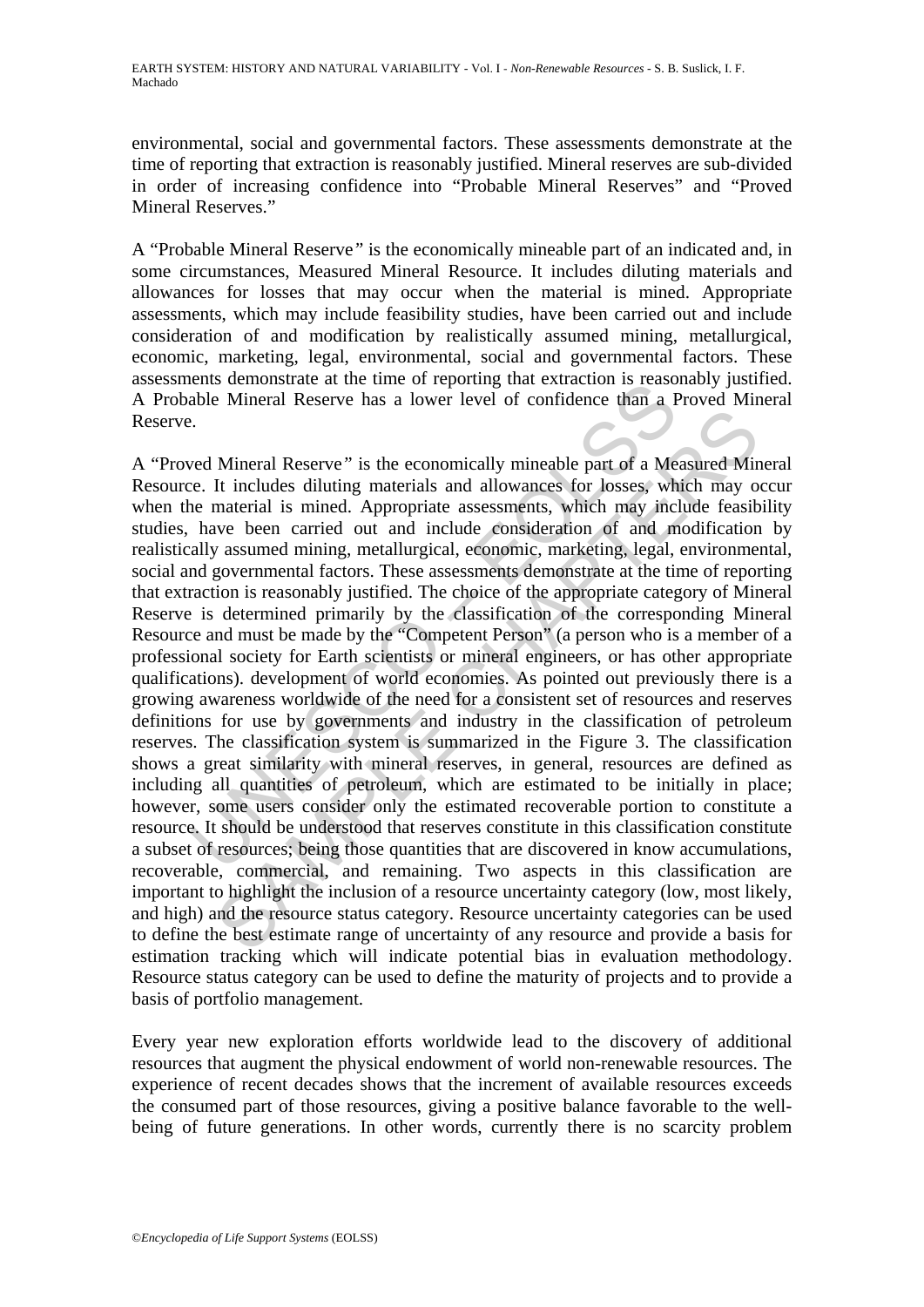regarding non-renewable resources. As stated in the Strategic Plan for the US Geological Survey:



Figure 3. Resources and reserves categories used for petroleum and natural gas.

Today most resources are available, for a price, somewhere in the global economy. Oil and gas are relatively abundant and accessible, even if geographically distant. Minerals are available in necessary quantities from a variety of sources. Global economics, rather than national self-sufficiency, drives decisions on when and where to buy most resources.

## *Mineral Supply*

Many mineral commodities (oil, coal, bauxite, iron, and so on) are typically extracted as single or individual products. Others are produced as joint products from the same deposit or ore body. In such a situation, it is possible to distinguish among mineral resources (mainly metals) the main products, co-products, and by-products. A main product is by definition so important that it alone determines the economic feasibility of a mine. When two metals must be produced to make a mine economic, both influence output, and they are considered co-products. A by-product is produced in association with a main product or with co-products. Its price has no influence over the mine's output, though usually it does affect byproduct production. It is important to emphasize that some metals, such as gold and silver are main products at some mines, co- products at other mines, and by-products at still other mines. To determine the total primary supply for such metals, it is necessary to assess main products, by-product, and coproduct supply and then add them together.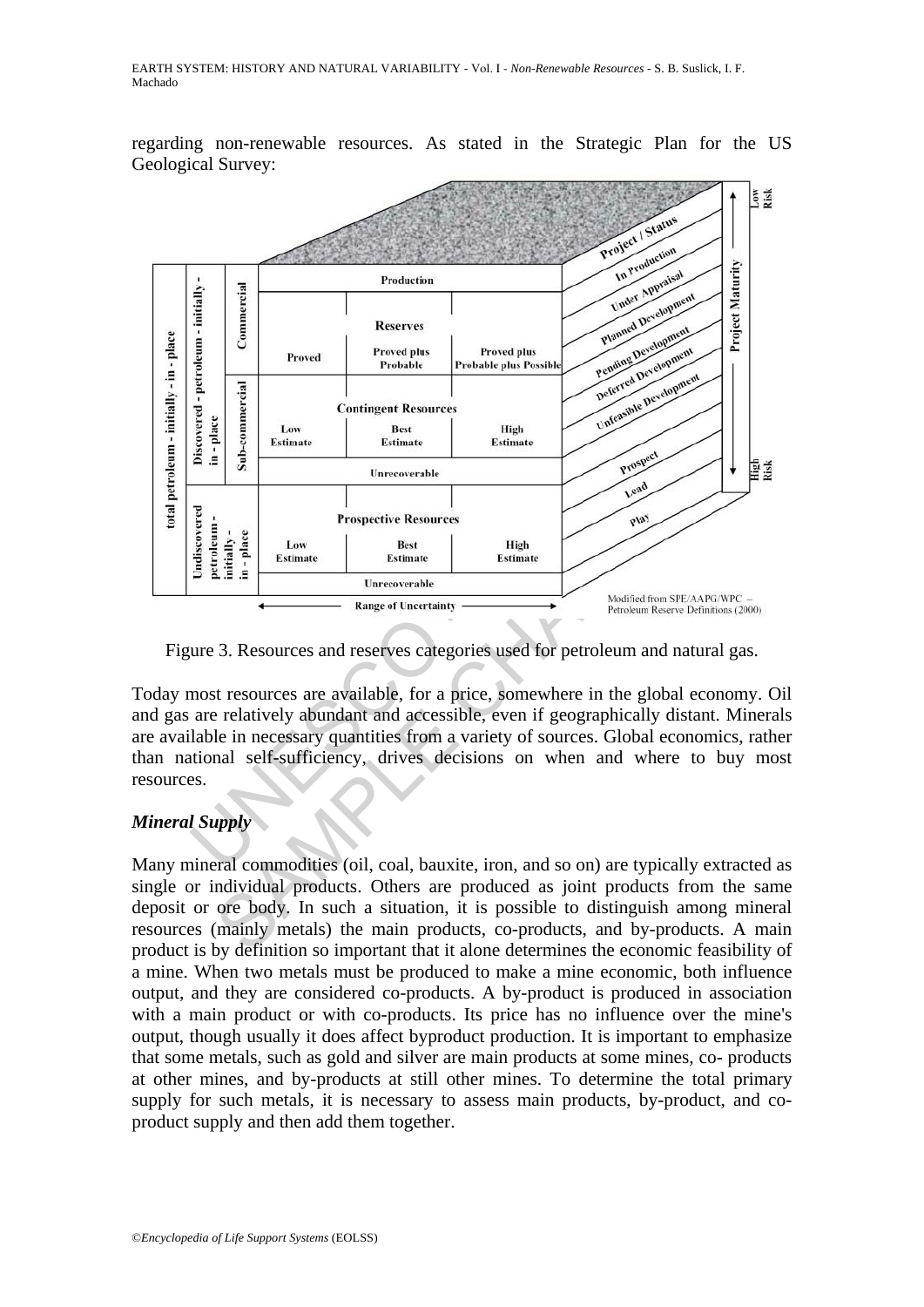Before assessing the general shape of the supply curve, we need to distinguish two types of metal markets, producer markets and competitive markets. Firms in producer markets quote the price at which they are prepared to sell their product. These markets, characterized by a few major sellers, have relatively stable prices, though when demand is weak, actual prices may fall below quoted producer prices as a result of discounting and other concessions. Examples of metals sold in this market are magnesium and steel. In competitive markets, price is determined by the interaction of supply and demand and is free to fluctuate as much as necessary to clear the marketplace. Many buyers and sellers are very common in such markets, and price is often set on a commodity exchange, such as the London Metal Exchange (LME), IPE (International Petroleum Exchange), and New York Mercantile Exchange (NYMEX). Manganese, silver, oil, and gas are commodities sold in competitive markets.

#### *Mineral Demand*

Mineral commodities rarely are final goods, gold bullion being the obvious exception. Generally the demand for a mineral commodity is derived from the demands for final goods. Since demand is really a set of attributes, rather than a mineral commodity *per se*, in many end uses one mineral produced can replace another.

**IDemand**<br>
commodities rarely are final goods, gold bullion being the obv<br>
by the demand for a mineral commodity is derived from the der-<br>
Since demand is really a set of attributes, rather than a mineral<br>
any end uses on **emand**<br>
emand<br>
mmodities rarely are final goods, gold bullion being the obvious except<br>
the demand for a mineral commodity is derived from the demands for r<br>
ce demand is really a set of attributes, rather than a mineral The main determinants that are often considered in demand studies are income, own price, prices of substitutes and complements, technological change, and government policies. Income is one the most important variables affecting mineral demand. Gross domestic product (GDP) or industrial output is employed for this purpose. Malenbaum (1978) proposed a measure called "intensity of use," defined as the amount of material consumed per unit of GDP, which has an inverted U-shape curve type (Figure 4). Countries in early stages of economic development have had low intensity of use (low consumption and low income), as they begin to industrialize, they invest in basic industry, infrastructure, and other material intensive projects, which cause their intensity of use to rise. As development proceeds the demand for basic goods are satisfied and the consumption shifts away from manufacturing toward the service sector.



Level of Economic Development (GDP per capita)

Figure 4. Relationship between Intensity of Use of Steel and per capita income in OECD bloc countries, 1950–1990. GDP is measured in constant US\$ 1990 dollars.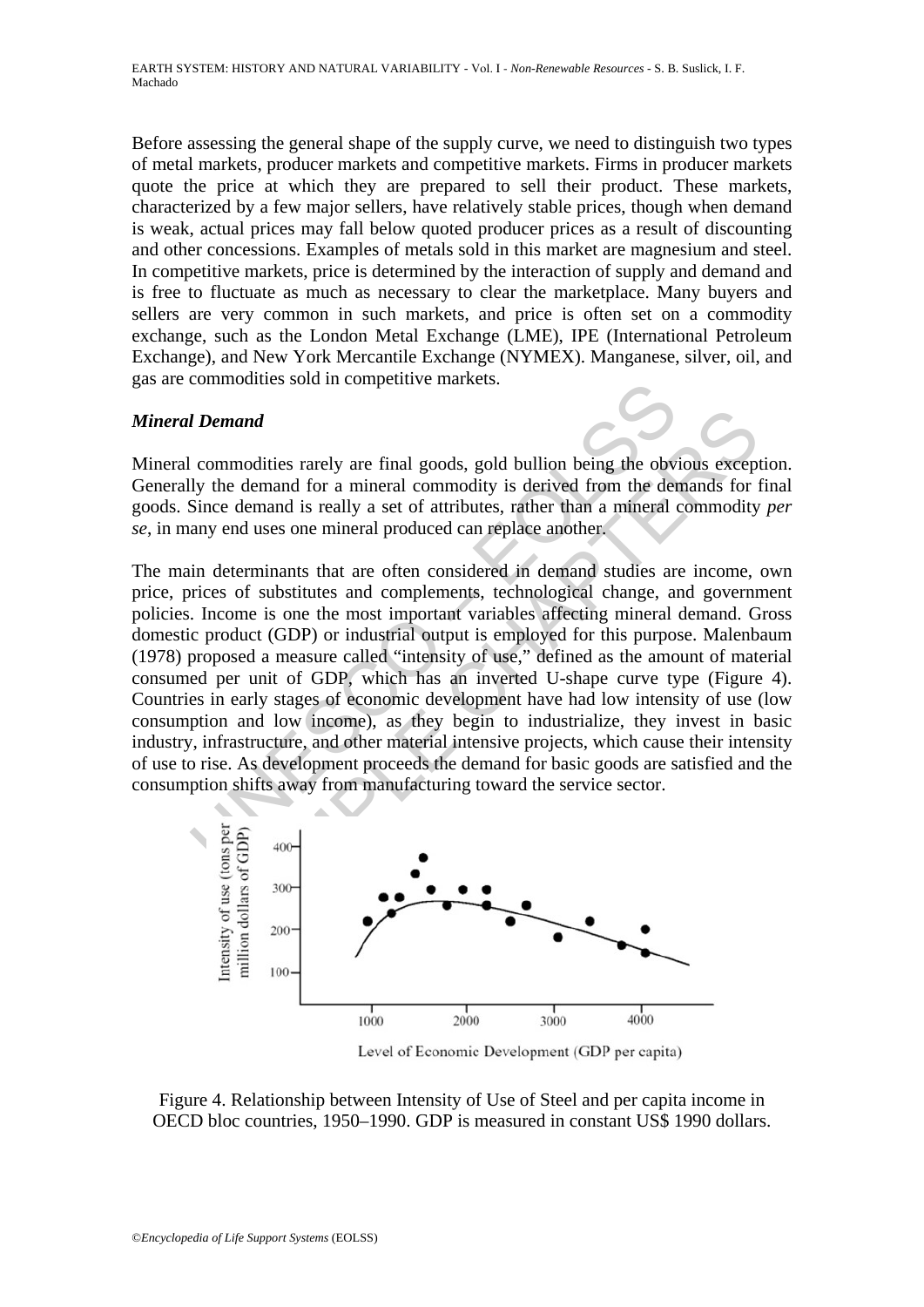Demand tends to fall with increase in price and rise with a decline in price. The reason for this inverse relationship is that higher mineral price increases the production costs of the final goods in which it is used. Another reason is that firms usually may respond to the higher price by substituting another mineral commodity whose price has not risen. As with changes in own price, changes in the prices of substitutes and complements affect mineral demand primarily by inducing firms to alter the nature of their production processes.

New technology can alter mineral demand in several aspects. First, it can reduce the amount of a mineral commodity required in the production of a specific item. For example, aluminum in new alloys used in a beer can. Second, new technology can affect the ability to compete in a particular end-use market. For example, the introductions of polyvinyl chloride (PVC) in plastic pipe capture a sizable market share for home building that belonged traditionally to copper and other mineral commodities. New technology can also change the number and size of end-use markets. For instance, the advent of the automobile gave rise to a major new market for petroleum, steel, and lead.

Government policies influence metal supply and demand in a variety of ways. Environmental regulations and state severance taxes tend to increase costs and reduce supply.

The relationships between supply and demand of a commodity are better understood through Figure 5.



Source: USGS, 1998. USGS Mineral Resources Program. A National Perspective. USGS Fact **Sheet FS-008-98.** 

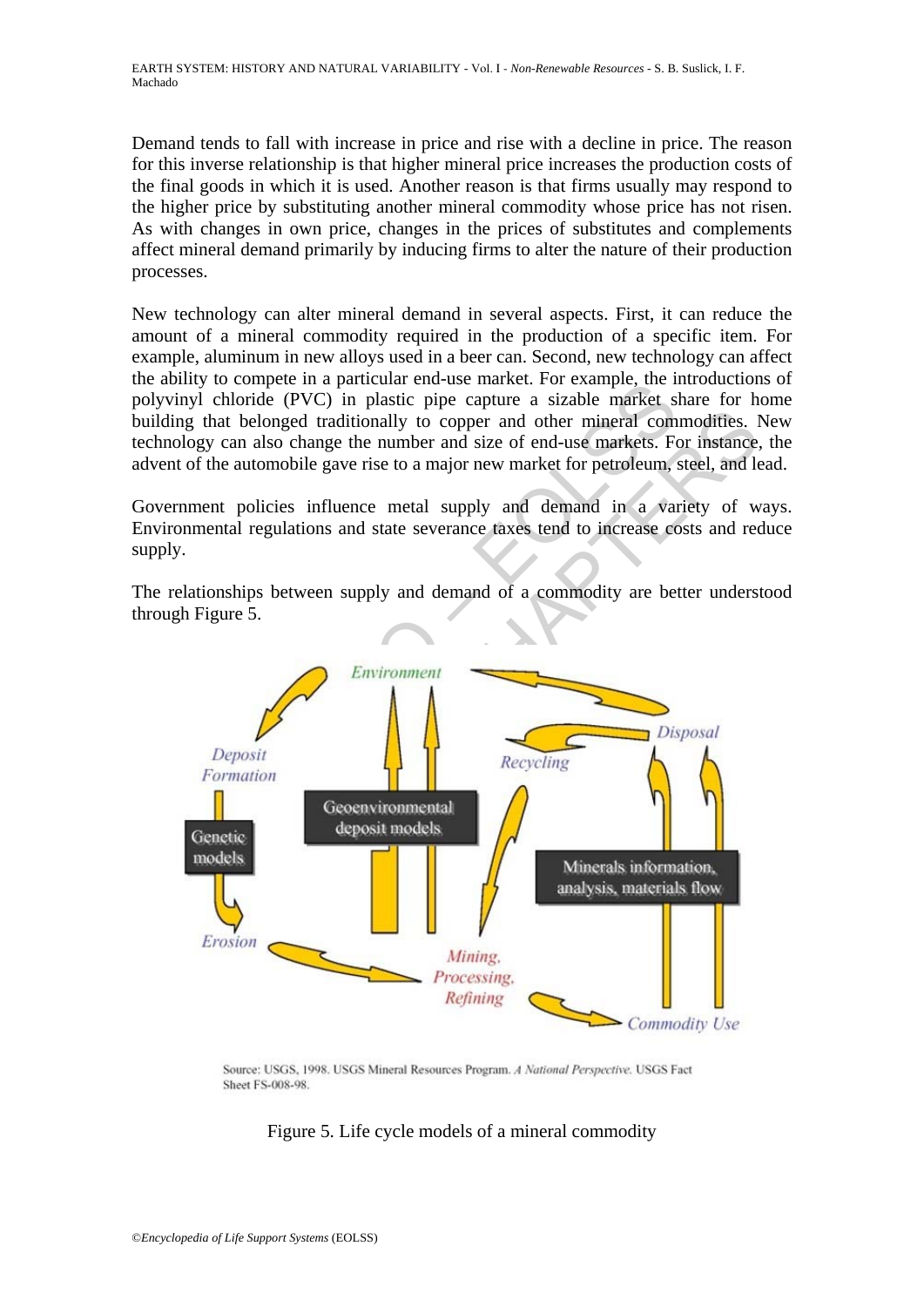- - -

# TO ACCESS ALL THE **33 PAGES** OF THIS CHAPTER, [Click here](https://www.eolss.net/ebooklib/sc_cart.aspx?File=E1-01-02-11)

#### **Bibliography**

ADELMAN, M. 1990. Mineral depletion with special reference to petroleum, *Review of Economics and Statistics*, Vol.72, pp.1–10. [This paper presents a comprehensive exhaustion model for oil and gas resources].

N, M. 1990. Mineral depletion with special reference to petroleum, *Review* cold in<br>1, Vol.72, pp.1–10. [This paper presents a comprehensive exhaustion mode<br>1.<br>1.<br>1.<br>4.81AN INSTITUTE OF MINING AND METALLURGY, 1999. *Austra* 20.1/2, pp.1-10. [This paper presents a comprenensive exhaustion model for oil and<br>AN INSTITUTE OF MINING AND METALLURGY, 1999. *Australasian code for reporting the state reserves (The JORC code)*. Prepared by the Join Or AUSTRALASIAN INSTITUTE OF MINING AND METALLURGY, 1999. *Australasian code for reporting of mineral resources and ore reserves (The JORC code)*. Prepared by the Joint Ore Reserves Committee of The Australasian Institute of Mining and Metallurgy, Australian Institute of Geoscientists and Minerals Council of Australia (JORC). [This code establishes the guidelines for assessing mineral resources and reserves in Australia].

BARNETT, H. J.; MORSE, C. 1963. *Scarcity and growth*: Baltimore, Johns Hopkins Press, Resources for the Future, 288 pp. [This book is a classical reference about scarcity. The authors collect the first data that gives evidence that empirically at the time there is no indication of exhaustion of physical resources].

BLAIR, B. R. 1999. Economics of lunar mineral exploration. *Space Resources Roundtable* – Oct. 27–29 1999. Colorado School of Mines. [This paper focuses the potential commercial use of lunar resources, gaining relevance as technology and infrastructure increase, depending on adequate foundation of geological information].

––––2000. The role of near-Earth asteroids in long-term platinum supply. *Space Resources Roundtable II,* Nov. 8–10, 2000. Colorado School of Mines. [The potential existence of a high-value asteroid-derived mineral product is examined from an economic perspective to assess the possible impacts on long-term precious metal supply].

BRUTON, AMY. 1996. Global model matrix. *Simulation*, Vol. 66, No. 5, pp. 321–30. San Diego, California. [A survey of major global models encompassing issues on natural resources, politics, population, energy, environment, and economics].

CLUB OF ROME. 1999. *All About the Club of Rome*, Hamburg, Germany. http://www.clubofrome.org/right\_blank.htm [10.28.99] [A general description of current activities of the Club of Rome, giving emphasis to global issues such as: environment, demography, development, values, governance, work in the future, information society, new technologies, education, the new global society, and world economic and financial order].

ERNST, W. G. 1999. *Earth Systems: Processes and Issues,* Cambridge, UK, Cambridge University Press. 566 pp. [This book explains in an accessible language the complex relationship and feedback mechanisms linking the geosphere, biosphere, hydrosphere, and atmosphere].

GERTSCH, L. S.; GERTSCH, R. E. 1999. Successfully mining asteroids and comets. *Space Resources Roundtable,* Oct. 27–29 1999. Colorado School of Mines. [This paper emphasizes that economics, technology, and geology will determine the success or failure of long-term space activity].

––––2000. Mine planning for asteroid ore bodies. *Space Resources Roundtable II,* Nov. 8–10 2000. Colorado School of Mines. [This paper discusses the engineering necessary to bring a mine online, and the opportunities and challenges inherent in asteroid mineral prospects].

GERTSCH, R. E.; GERTSCH, L. S. 1999. Economic analysis tools for mineral projects in space. *Space Resources Roundtable,* Oct. 27–29 1999. Colorado School of Mines. [This paper analyses the most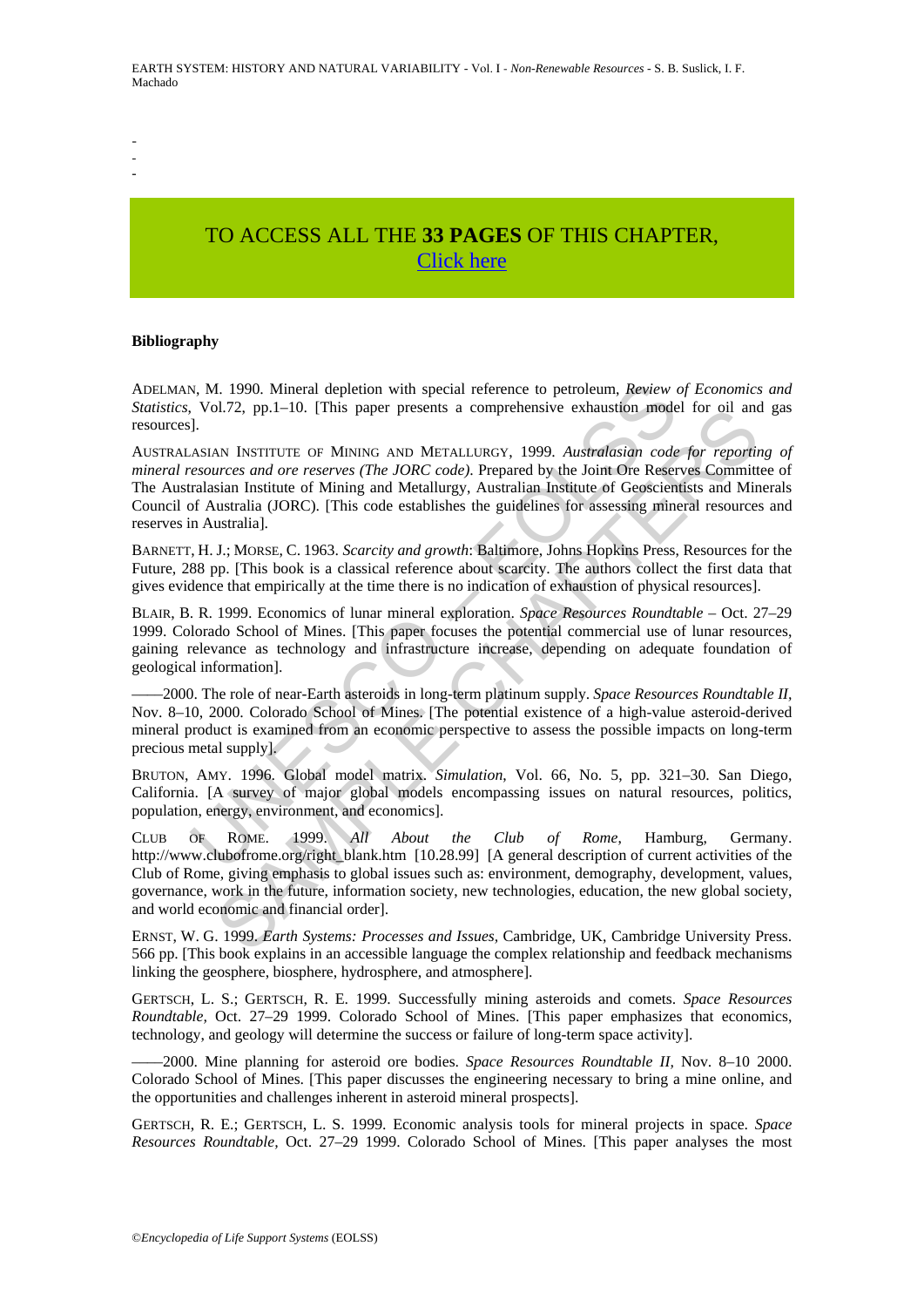important factors to consider in a commercial venture in space, including R&D, exploration, mine and processing plant construction, fly to asteroid, mine and process asteroid, fly & process, and sell product].

HERRERA, A. ET AL. 1976. *Catastrophe or New Society?* International Development Research Center. IDRC, Ottawa, 108 pp. (Documentation of the Bariloche world model). [A classical book giving the Latin American insights about "Limits to Growth"].

HOTELLING, H. 1931. The economics of exhaustible resources: *Journ. Political Economy*, Vol. 39, No**.** 2, pp. 37–175. [This paper is a classic reference for exhaustion resource model based upon a fixed stock].

Howe, C. W. 1979. *Natural Resource Economics: issues, analysis, and policy.* New York, John Wiley. 350 pp. [A classical book on this field of economics].

MALENBAUM, W. 1978. *World demand for raw materials in 1985 and 2000*, New York, McGraw-Hill. [This is a classic monograph in the world demand estimation for mineral commodities].

MCLAREN, D. J.; SKINNER, B. J. (eds.) 1987. *Resources and world development*: New York, Wiley-Intersci., pp.13–27. [This is a classic contemporary collection of contributions for the impact of economic development in the commodities supply and demand].

N, D. J.; SKINNER, B. J. (eds.) 1987. *Resources and world development*: Np. 1.; SKINNER, B. J. (eds.) 1987. *Resources and world development*: N pp.13-27. [This is a classic contemporary collection of contributions for th For the means of the accuracy of the contribution in the commodities supply and demand].<br>
The technologies supply and demand].<br>
The Her AL. 1972. The Limits to Growth: a report for the Club of Rome's project of of global MEADOWS, D. H. ET AL. 1972. *The Limits to Growth*: *a report for the Club of Rome's project on the predicament of mankind.* New York, Universe Books. 205 pp. [This model was built to investigate five major trends of global concern: accelerating industrialization, rapid population growth, widespread malnutrition, depletion of nonrenewable resources, and a deteriorating environment].

MELNIKOV, N. N.; NAGOVITSYN, O. V. 1999. The role of mining for space development. *Space Resources Roundtable,* Oct. 27–29 1999. Colorado School of Mines. [This article discusses the need of space mining aiming at: first, production of useful components to sell them in the Earth markets; and second, to provide materials and energy for construction of extraterrestrial bases, spaceships and life sustaining].

ONISHI, A. 1998. *Fugi Global Model 9.0 M 200/80.* http://fufimoswl.t.soka.ac.jp/FUGI/ [09.06.2000][This model aims to envisage the future of global interdependence and to provide global information on the development and environmental changes under alternative policy scenarios for the sustainable development].

SME. 1999. *A guide for reporting exploration information, mineral resources, and mineral reserves*. Submitted by The Resources and Reserves Committee to the Board of Directors of The Society for Mining, Metallurgy and Exploration, Inc. Littleton, Colorado. [A milestone for the assessment of mineral resources and reserves in the American territory].

SPE. 2000. *Petroleum Resources Classification and Definitions*. Society of Petroleum Engineers. [A draft update of the main definitions and classification for reserve estimation on a worldwide basis].

US GEOLOGICAL SURVEY. 1997. *USGS Strategic Plan 1997 to 2005.* Washington DC, USGS. [A classical work accomplished by the USGS establishing its guidelines and actions for the next years].

––––1998. *USGS Mineral Resources Program: A National Perspective*. USGS Fact Sheet FS-008–98. Reston, Virginia. [This fact sheet addresses mineral issues related to: (a) environment and public health; (b) sustainability and societal need; and (c) economy and public policy]. http://greenwood.cr.usgs.gov/pub/fact-sheets/fs-0008–98/fs-0008–98.html [02.23.2000]

#### **Biographical Sketches**

**Saul B. Suslick**, geologist, age fifty-one, is currently Professor at the Department of Geology and Natural Resources, Institute of Geosciences, State University of Campinas – UNICAMP. He obtained a PhD degree at the University of Sao Paulo. He is responsible for Mineral and Petroleum Resources Exploration and Economic Evaluation Methods courses. Main areas of interest are Decision Analysis Techniques in Petroleum and Mineral Markets and Quantitative Methods for the Estimation of Mineral and Oil Resources (Forecasting, Geostatistics, etc.).

**Iran F. Machado**, geologist, age sixty-three, is a retired Professor at the Department of Geology and Natural Resources, Institute of Geosciences, State University of Campinas-UNICAMP. He obtained a PhD degree at the University of Uppsala, Sweden, in 1967. For sixteen years was responsible for the